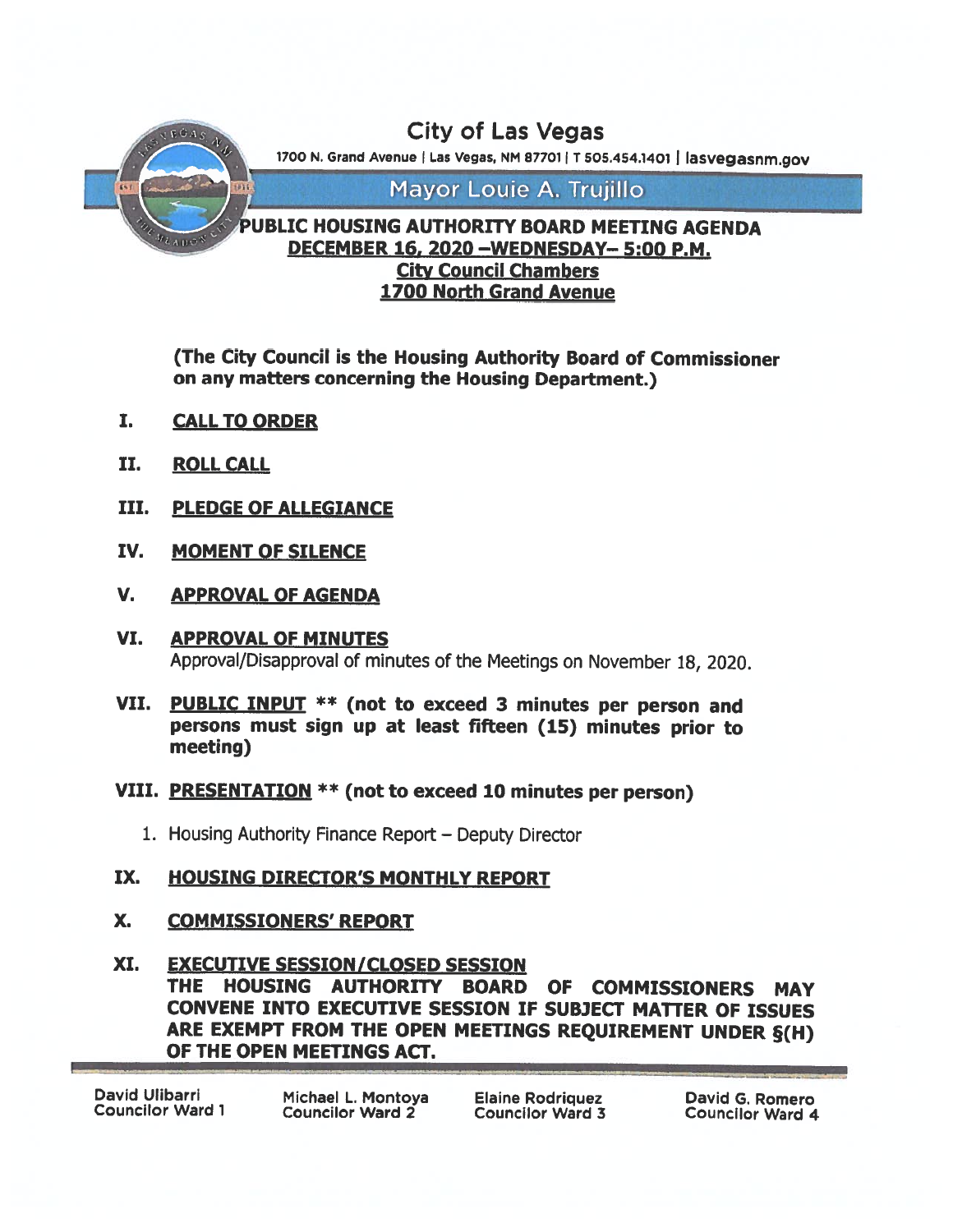- Personnel matters, as permitted by Section 10-15-1(H) (2) of the New i. Mexico Open Meetings Act, NMSA 1978.
- ii. Matters subject to the attorney client privilege pertaining to threatened or pending litigation in which the City of Las Vegas is or may become <sup>a</sup> participant, as permitted by Section 10-15-1(H) (7) of the New Mexico Open Meetings Act, NMSA 1978.
- iii. Matters pertaining to the discussion of the sale and acquisition of real property, as permitted by Section 10-15-1(H) (8) of the Open Meetings Act, NMSA 1978.

# XII. ADJOURN

ATTENTION PERSONS WITH DISABILITIES: The meeting room and facilities are accessible to persons with mobility disabilities. If you plan to attend the meeting and will need an auxiliary aid or service, please contact the City Clerk's Office prior to the meeting so that arrangements may be made.

NOTE: <sup>A</sup> final Agenda will be posted <sup>72</sup> hours prior to the meeting. Copies of the Agenda may be obtained from City Hall, Office of the City Clerk, <sup>1700</sup> North Grand Avenue, Las Vegas, New Mexico 87701.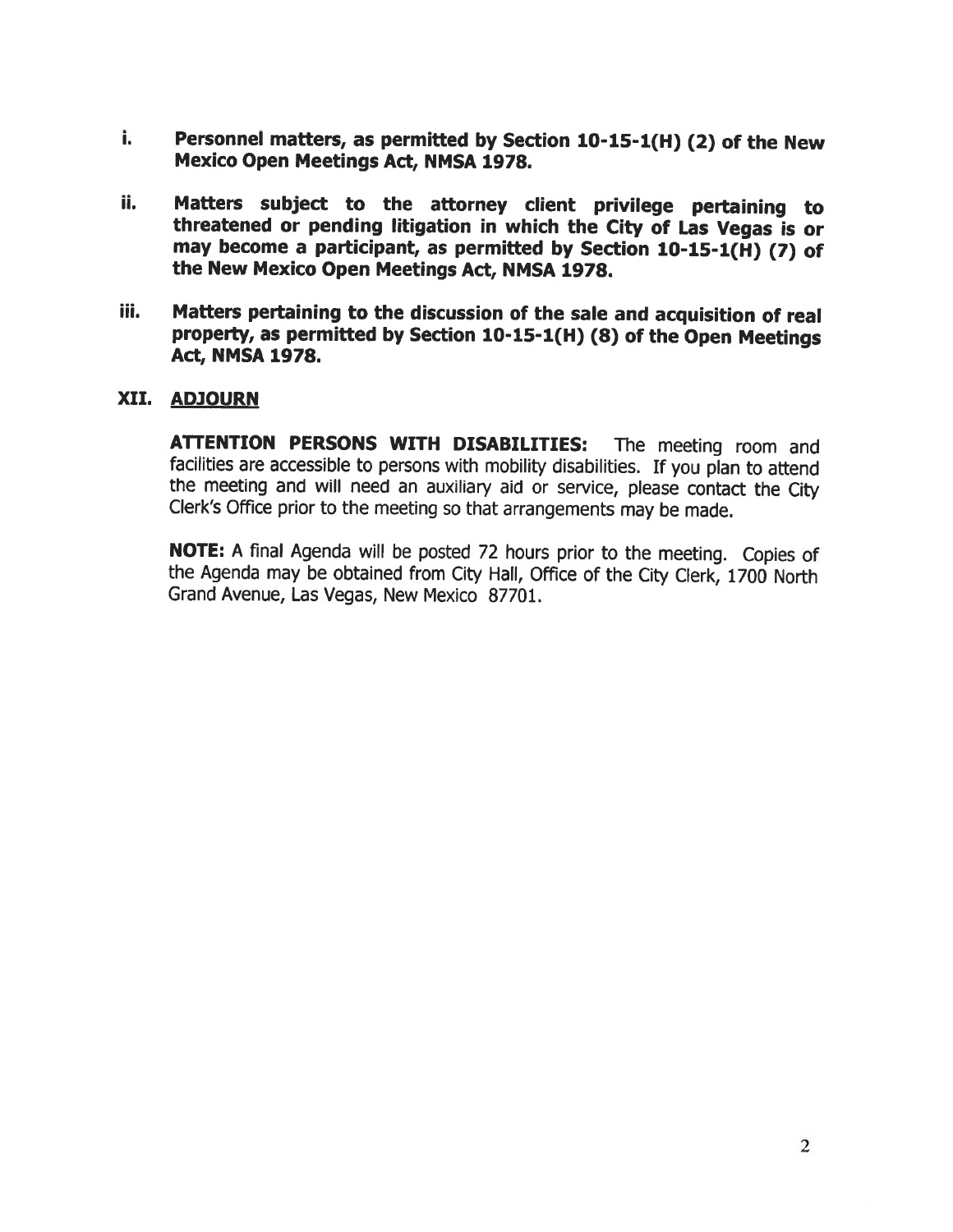MINUTES OF THE CITY OF LAS VEGAS HOUSING AUTHORITY COMMISSION MEETING HELD ON WEDNESDAY NOVEMBER 18, 2020 AT 5:00 P.M. IN THE CITY COUNCIL CHAMBERS.

CHAIRMAN: Louie A. Trujillo

COMMISSIONERS: David Romero

Elaine Rodriguez Michael Montoya David Ulibarri Jr.

# ALSO PRESENT:

Scott Aaron, City Attorney Terry Baca, Executive Director NRHA — Via Phone Natasha Martinez, Deputy Director NRHA — Via Phone Barbara Padilla, Site Manager - Via Phone

#### CALL TO ORDER

Meeting was called to order by Chairman Louie A. Trujillo

#### ROLL CALL

#### PLEDGE OF ALLEGIANCE

#### MOMENT OF SILENCE

Chairman Louie A. Trujillo offered <sup>a</sup> moment of silence for all the people in our community who have been affected by Coronavirus. He looks forward to meeting up and finding <sup>a</sup> solution and ways to help people stay safe and follow the Governors Health Order. Chairman Trujillo offered prayers for the family of Ms. Enadine Gonzales who passed away earlier this week. She was <sup>a</sup> member of the church who sang with the choir for many years.

#### APPROVAL OF AGENDA

Commissioner David Romero made <sup>a</sup> motion to approve the agenda as presented. Commissioner David Ulibarri Jr. seconded the motion.

Chairman Louie Trujillo asked for all in favor. All Commissioners stated "I".

Casandra Fresquez, City Clerk advised the motion carried.

#### APPROVAL MINUTES

Commissioner David Romero made <sup>a</sup> motion to approve the minutes of October 21, 2020. Commissioner David Ulibarri Jr. seconded the motion.

Chairman Louie Trujillo asked for all in favor. All Commissioners stated "I".

Chairman Louie Trujillo stated motion carries, carried.

#### PUBLIC INPUT

None at this time.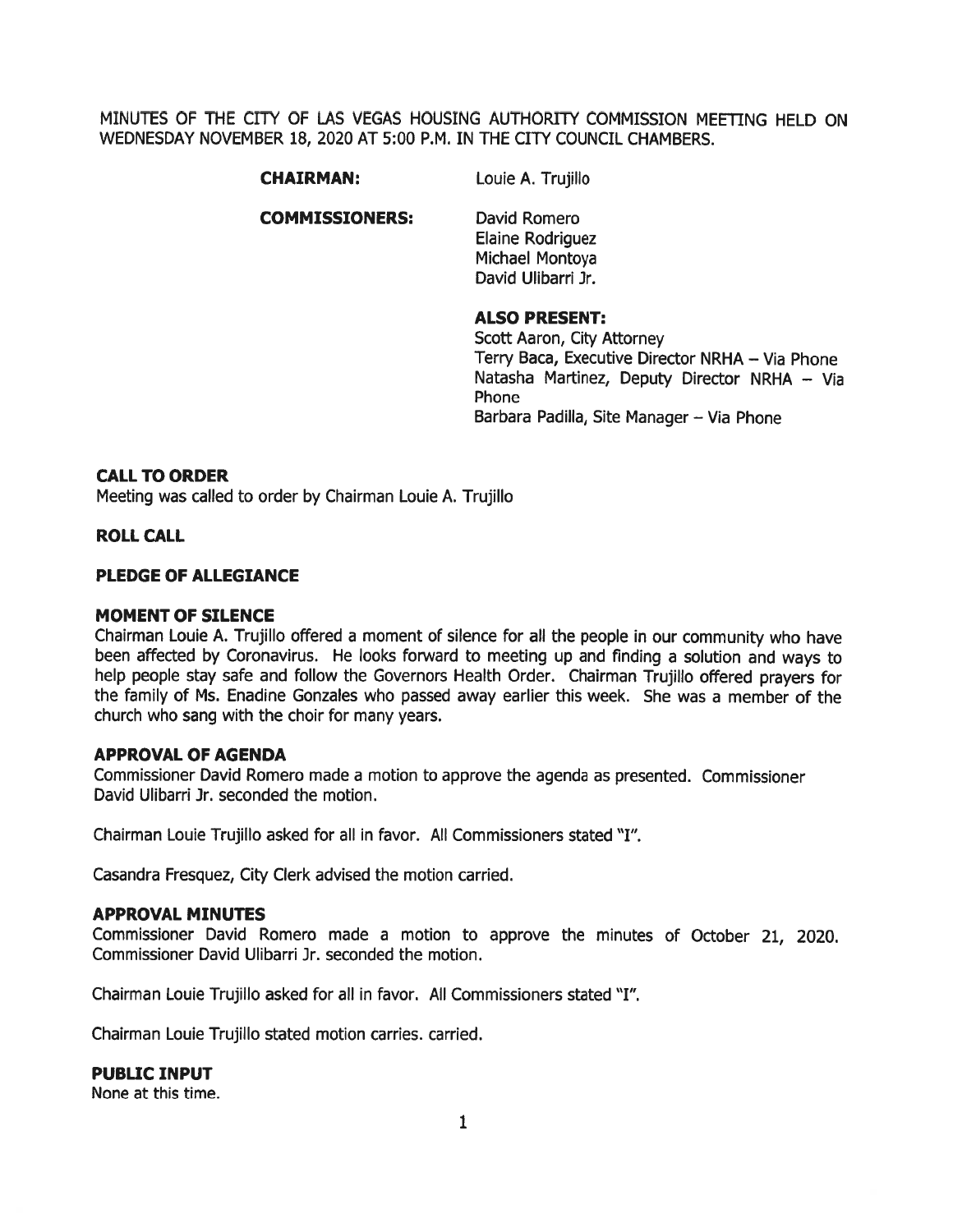#### PRESENTATION

Chairman Loule Trujillo wanted it stated to the public that Deputy Director, Natasha Martinez and Executive Director, Terry Baca were on the meeting via telephone due to HUD issuing <sup>a</sup> directive to all their employees stating they cannot attend in-person meetings at this time. All meetings must be conducted by video or <sup>p</sup>hone, that is why Natasha and Terry Baca are not presen<sup>t</sup> tonight.

#### HOUSING AUTHORITY FINANCE REPORT

Natasha Martinez, Deputy Director for Northern Housing Authority presented the Housing Department Revenue and Expenditure repor<sup>t</sup> thru October 31, 2020. Ms. Martinez stated for dwelling rent, they are a little over what they were expecting to get. She stated their units are staying occupied. They are at a\$190,827. Operating subsidy accrued is at \$254,346. They had budgeted \$241,667 for the year so they are right in line there. For Housing other income as she stated they are not doing any charged for late fees so the charges are lower at \$247. The transfers in for the repaymen<sup>t</sup> agreemen<sup>t</sup> is at \$122,074 <sup>g</sup>iving them <sup>a</sup> <sup>t</sup> total of \$567,494. On employee expenditures for this month, they are going to be rather low. She reminded the Commission <sup>a</sup> third of the salaries for both the Executive Director (ED) and herself (DD), isn't going to come out until November, so in November they are going to see <sup>a</sup> spike on the employee expense side. This flows the managemen<sup>t</sup> agreement. Right now, year to date they have spen<sup>t</sup> \$146,522 on employee expenditures, and on operating expenses, \$210,973 to date. DD Martinez stated this brings them to 25% of the budget for the year. For expenditures they are at 33% of the year so they are doing good.

Ms. Martinez added that they are going to be starting <sup>a</sup> 10 unit project soon so that will be an added expenditure out of the operating expenses for A&E serviced and the remainder will be paid out of Capital Fund and RHF Funds. DD Martine stated they submitted <sup>a</sup> letter to HUD's office of Capital Improvements to use two RHF funds that were expiring to see if they can ge<sup>t</sup> them allocated.

Chairman Trujillo asked for the record, if there was anything with this budget that they needed to make the Commission aware of. ED Baca stated there is not anything at this time. He stated as they can see, they are running their expenses well within the budget. With both his and DD Martinez salaries being split, it reduces he expense to the Authority.

#### HOUSING DIRECTORS MONTHLY REPORT

Executive Director (ED) Terry Baca commended the Deputy Director, Natasha Martinez and all the staff in Las Vegas. He stated they are well qualified, and it is grea<sup>t</sup> to have them there. He stated as part of the transfer that is taking place is that they have a new computer system, a new phones system, and everything has been upgraded. He stated as a department they are transitioning away from the City so hopefully it will free up some time for the City of Las Vegas to address their  $IT$  and phone issues.

ED Baca stated the administrative staff is working hard on the waiting list and ge<sup>t</sup> units turned over. He stated that fortunately there are not <sup>a</sup> lot of vacant units in Las Vegas, which is <sup>a</sup> goo<sup>d</sup> thing. Their goal is to keep the units all occupied. The staff is working hard to keep the units full and help as many people as they can.

ED Baca stated the maintenance staff is doing well and they did advertise for an additional person to replace Charlie Gallegos that recently retired. He stated he is going to be hard to replace.

ED Baca stated they are beginning to work together with the material aspec<sup>t</sup> stating they are brining more materials into the Raton site and distributing them to Las Vegas or Taos or wherever they are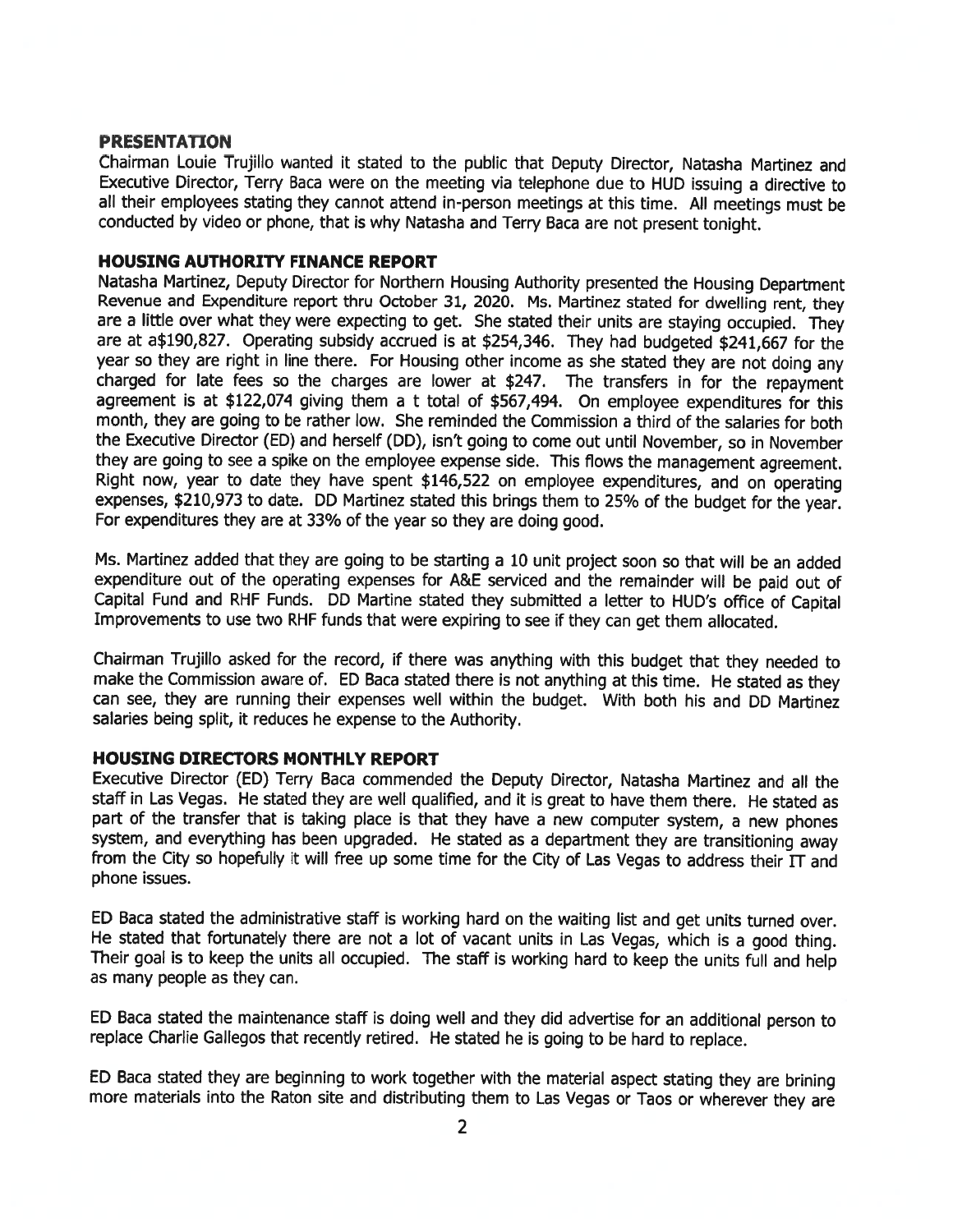needed. He stated in purchasing more quantity they ge<sup>t</sup> <sup>a</sup> better price. ED Baca stated they are fortunate to have <sup>a</sup> very strong staff in the Las Vegas and Raton offices.

ED Baca stated he and DD Martinez did an inspection with the contractor of the fence being done on Hot Springs and there are <sup>a</sup> few items they need to finish up this project and close out the contract. ED Baca stated they are waiting on better weather for the painting of the soffits and facias in the Louden site.

ED Baca stated he has been dealing on some of the roofing issues that they have had in the past. He is dealing with the same contractor in Raton that did some of the work for the City of Las Vegas. He is working with them as well as the New Mexico Self-Insurers Fund to find out where they are regarding those repairs.

ED Baca said they liabilities for the City regarding the repaymen<sup>t</sup> agreemen<sup>t</sup> and the liabilities for the DOT's, the transfer of the Declarations of Trust. He stated Natasha is working on those with the attorney.

ED Baca stated that all the transfer documents have been submitted to HUD and they are looking at protentional by the middle of December they should have the approva<sup>l</sup> of the transfer of the Las Vegas Housing Authority as well as the Raton Housing Authority into the Northern Region. He stated they look forward to having this done. They are hoping to grow and provide more housing for the area.

Commissioner Michael Montoya asked how many units are available at the presen<sup>t</sup> time. DD Martinez stated that currently they are fully occupied, having no vacancies. ED Baca stated this is pretty common.

Commissioner Montoya asked if they have <sup>a</sup> constant average of <sup>40</sup> applicants per month, what is the answer to that in the near future. DD Martinez answered saying that just because they don't have <sup>a</sup> unit available right now, that doesn't mean they aren't becoming available. As soon as <sup>a</sup> tenant <sup>g</sup>ives <sup>a</sup> <sup>30</sup> day notice to vacate, the Housing Managers and Maintenance crew are working on getting the next family housed. She stated they had 4 families move out, and 4 families move-in within the month. They are turning the units around <sup>a</sup> little quicker. She sated the units are in amazing shape before families are housed. She stated this is why there are no units currently available. Ms. Martinez commended the staff in Las Vegas for working hard and getting and keeping the units occupied. ED Baca stated it is <sup>a</sup> common practice in all sites to do <sup>a</sup> quick unit turnaround and have the unit occupied within the same month of <sup>a</sup> move-out if possible. He stated that as par<sup>t</sup> of the Northern Regional Housing Authority, they will be able to have access to section 8 vouchers as well.

Commissioner David Romero stated he has been in conversation with Natasha and concerning Commissioner Montoya's statement, he said he knows they are continuing to accep<sup>t</sup> applications. Commissioner Romero asked ED Baca if, when they have their next Commissioners meeting, if hey would be able to send this commission the link to that meeting. He said he believes <sup>a</sup> majority of the commissioners still want to advocate for housing, and he understands they won't have <sup>p</sup>hysical oversite, but perhaps they can have some input. ED Baca stated he will be <sup>g</sup>lad to do that. He stated they have <sup>a</sup> board meeting set up for Monday so he will ge<sup>t</sup> everyone's email address and sent that link.

#### COMMISSIONERS REPORT

None.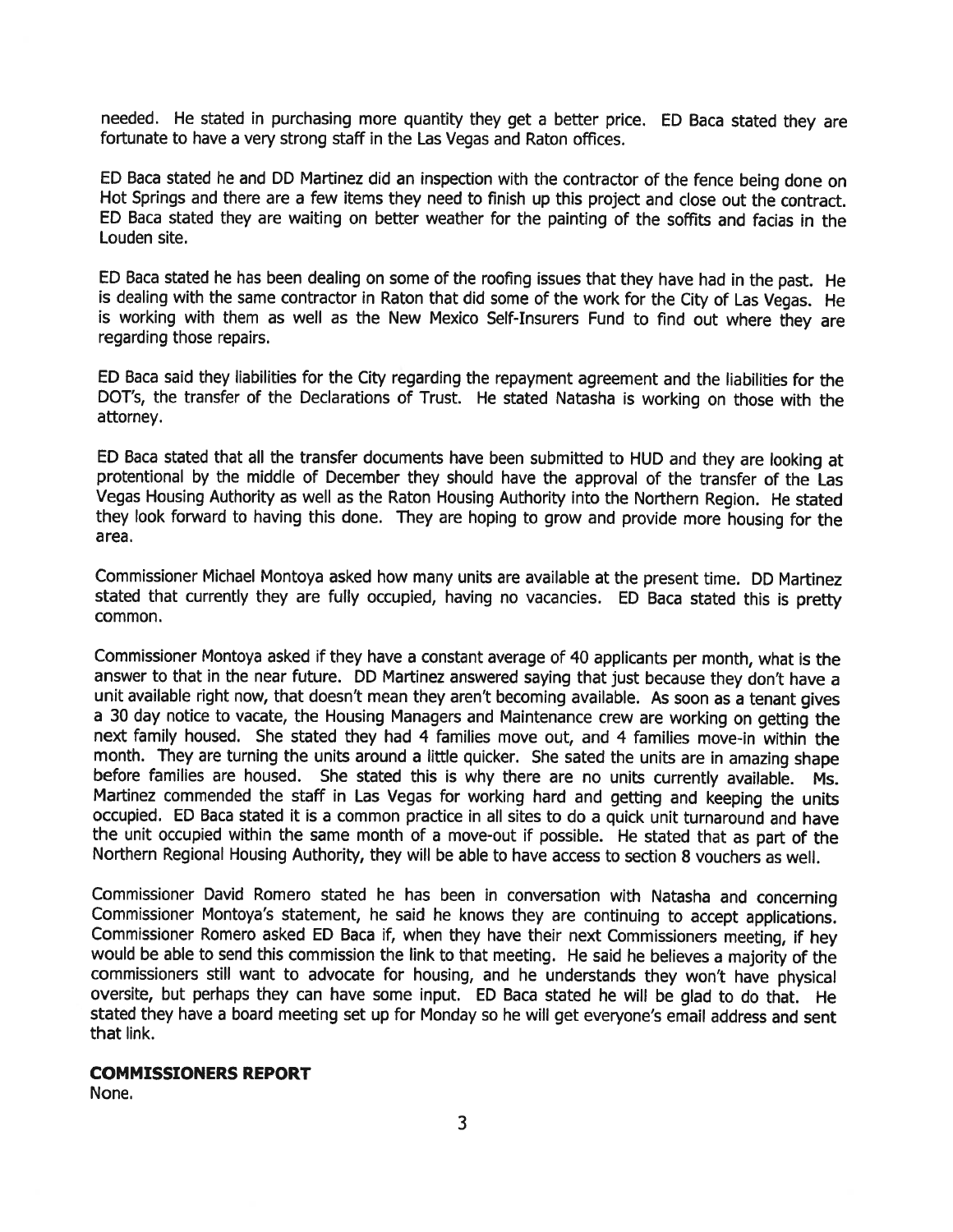# EXECUTIVE SESSION

No executive session.

## **ADJOURN**

Commissioner Michael Montoya Romero made <sup>a</sup> motion to adjourn the meeting. Commissioner David Ulibarri seconded the motion.

Chairman Louie Trujillo asked for all in favor. All Commissioners replied "I". Chairman Trujillo advised motion carried. Meeting was adjourned.

Chairman of the Board of Commissioners

**ATTEST** 

Casandra Fresquez, City Clerk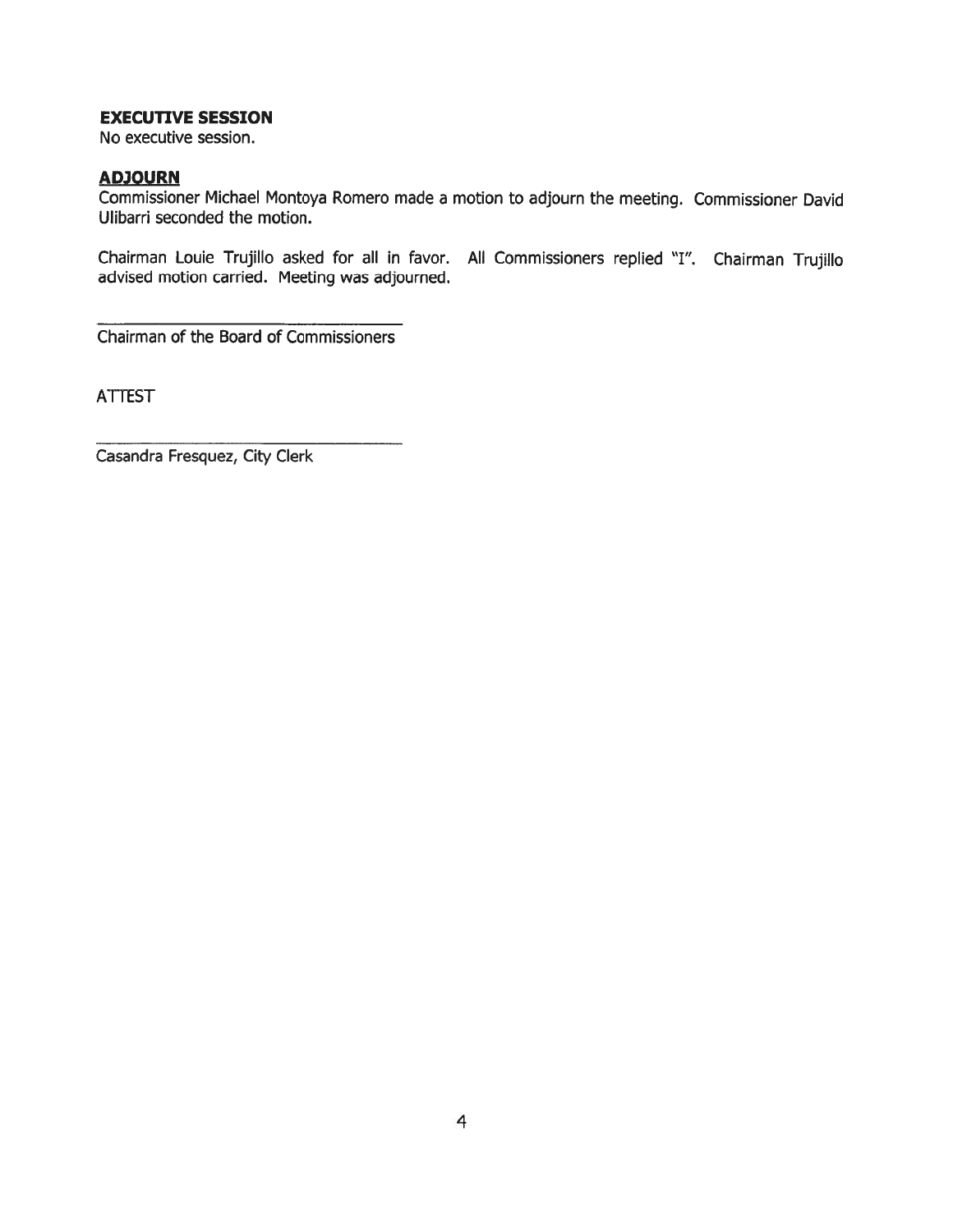### HOUSING DEPARTMENT-REVENUE COMPARISON THRU November 30, 2020- 42% OF YEAR LAPSED (5 of 12 months) FISCAL YEAR 2021

|                                 | A              | в              | С                   | D             |                     | G<br>(E/B) |
|---------------------------------|----------------|----------------|---------------------|---------------|---------------------|------------|
|                                 | <b>FY 2020</b> | <b>FY 2021</b> | FY 2021             | FY 2020       | FY 2021             |            |
|                                 | <b>BUDGET</b>  | <b>BUDGET</b>  | <b>YTD - BUDGET</b> | <b>ACTUAL</b> | <b>YTD - ACTUAL</b> | % REV      |
| <b>DWELLING RENT</b>            | 560,000        | 560,000        | 233,333             | 537,617       | 239,866             | 43%        |
| <b>OPERATING SUBSIDY</b>        | 660,000        | 725,000        | 302,083             | 805,364       | 333,946             | 46%        |
| <b>HOUSING-OTHER INCOME</b>     | 16.400         | 16,000         | 6.667               | 22.125        | 247                 | 2%         |
| <b>TRANSFERS IN (CFP FUNDS)</b> | 426,640        | 366,368        | 152,653             | 317,254       | 152,653             | 42%        |
| <b>TOTAL</b>                    | 1,663,040      | 1,667,368      | 694,737             | 1,682,360     | 726,712             | 44%        |
|                                 |                |                |                     |               |                     |            |

(Other income includes:interest, late fee charges and unit repair materials)

 $\overline{\mathcal{M}}$ 

# HOUSING DEPARTMENT- EXPENDITURE COMPARISON THRU November 30, 2020- 42% OF YEAR LAPSED (5 of <sup>12</sup> months) FISCAL YEAR 2021

|                       | А             | в              | С                   |               |                     |                    |             |
|-----------------------|---------------|----------------|---------------------|---------------|---------------------|--------------------|-------------|
|                       |               |                |                     |               |                     |                    | (E/B)       |
|                       | FY 2020       | <b>FY 2021</b> | FY 2021             | FY 2020       | <b>FY 2021</b>      | <b>FY 2020</b>     | %           |
|                       | <b>BUDGET</b> | <b>BUDGET</b>  | <b>YTD - BUDGET</b> | <b>ACTUAL</b> | <b>YTD - ACTUAL</b> | <b>AVAIL, BAL.</b> | <b>BDGT</b> |
| <b>EMPLOYEE EXP.</b>  | 662.577       | 742,159        | 309,233             | 623.396       | 289,270             | 452,889            | 39%         |
| <b>OPERATING EXP.</b> | 838.795       | 710,462        | 296.026             | 522,313       | 241,779             | 468,683            | 34%         |
| <b>TOTAL</b>          | 1,501,372     | 1.452.621      | 605,259             | 1,145,709     | 531,049             | 921.572            | 37%         |

79600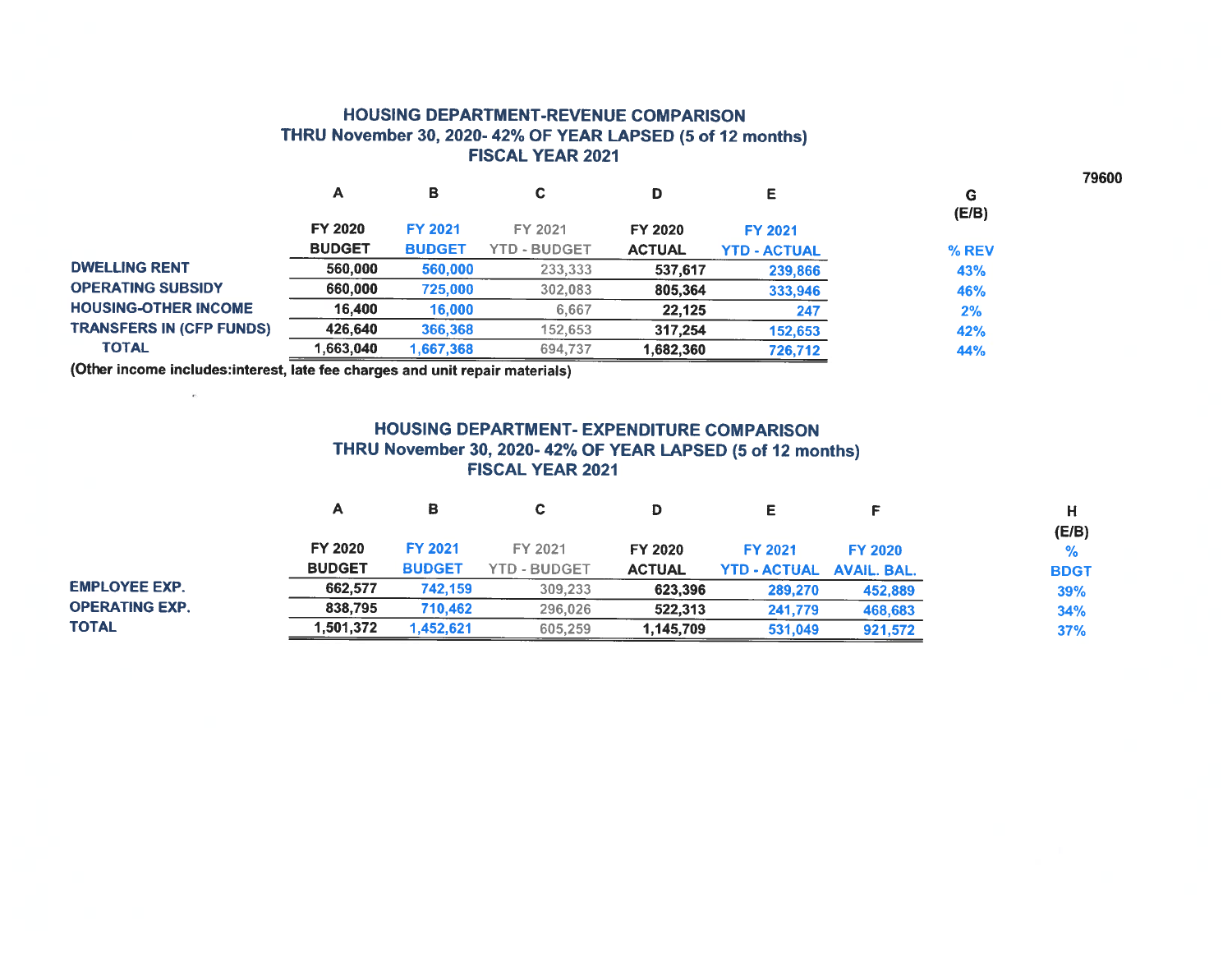

December 10, 2020

from: Executive Director Terry L. Baca

To: City of Las Vegas, Housing Board

We had <sup>a</sup> productive meeting with the City of Las Vegas Finance Department, City Manager and Housing and Urban Development Field Office Division Director. We feel we have <sup>a</sup> grea<sup>t</sup> plan of action to finalize all of the transfer of assets.

Tenant Management: The administrative staff has worked diligently to keep the LVHA tenants up to date while still remaining socially distant to comply with all health orders local, state and federal. The waiting list manager is working hard to make sure that once <sup>a</sup> unit is available <sup>a</sup> family is ready to move in. Our waiting lists are open for all sites. We encourage our communities to apply.

Maintenance Staff: Our Maintenance staff is working diligently to make sure all emergency work orders are completed as well as completing unit turnarounds in <sup>a</sup> timely fashion. We are advertised for <sup>a</sup> Maintenance Tech, and received <sup>a</sup> grea<sup>t</sup> response we will hopefully announce our hire at the meeting.

City Outstanding Liability: We have spoke and feel we have <sup>a</sup> grea<sup>t</sup> plan for the repaymen<sup>t</sup> plan with the City, and Housing Authority invoicing. We hope to receive and record the partial releases for the DOTs by mid November.

Transfer: All documents were approved by legal and Fair Housing and were submitted up to Head Quarters for final approval.

Thank You, Terry L. BacaExecutive Director



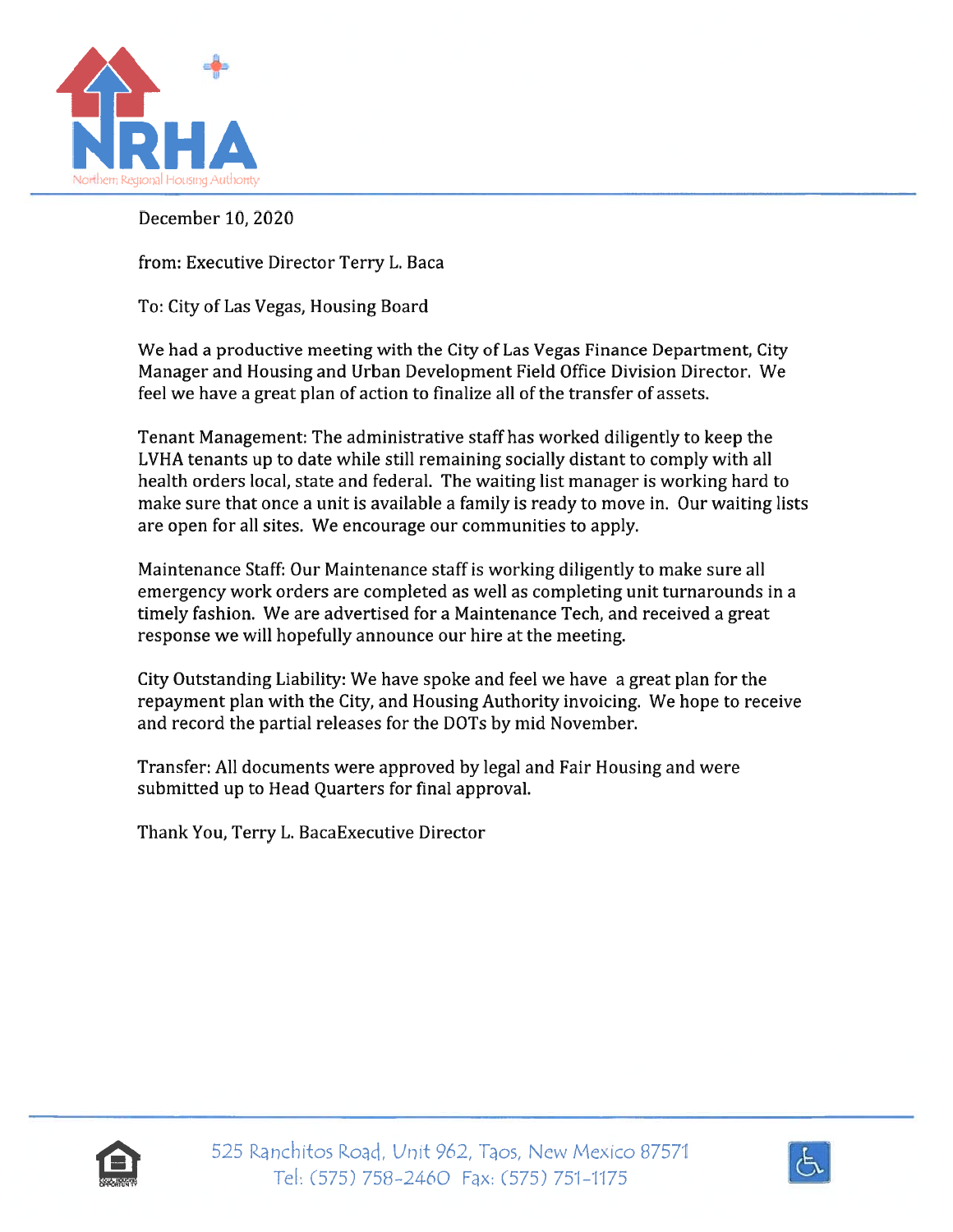# CITY OF LAS VEGAS HOUSING AUTHORITY MONTHLY REPORTING

# NOVEMBER 2020

| <b>OCCUPANCY</b>                                | <b>JULY</b>             | <b>AUG</b>              | <b>SEPT</b>  | <b>OCT</b>              |                         | <b>NOV IDEC</b> | <b>JAN</b> | <b>FEB</b> | <b>MAR</b> | <b>APR</b> | <b>MAY</b> | <b>JUNE</b> |
|-------------------------------------------------|-------------------------|-------------------------|--------------|-------------------------|-------------------------|-----------------|------------|------------|------------|------------|------------|-------------|
| UNITS AVAILABLE TO RENT                         | 251                     | 251                     | 251          | 251                     | 251                     |                 |            |            |            |            |            |             |
| UNITS UNDER LEASE                               | 246                     | 247                     | 247          | 246                     | 247                     |                 |            |            |            |            |            |             |
| TOTAL UNITS VACANT FOR MONTH                    | 5                       | 4                       | 4            | 5                       | 4                       |                 |            |            |            |            |            |             |
| <b>MOVE-INS THIS MONTH</b>                      | 5                       | 5                       | $\mathbf{3}$ | 7                       | 4                       |                 |            |            |            |            |            |             |
|                                                 |                         |                         |              |                         |                         |                 |            |            |            |            |            |             |
| <b>APPLICATIONS</b>                             |                         |                         |              |                         |                         |                 |            |            |            |            |            |             |
| <b>APPLICATIONS ON FILE</b>                     | 50                      | 49                      | 52           | 37                      | 34                      |                 |            |            |            |            |            |             |
| <b>APPLICATIONS TAKEN THIS MONTH</b>            | 7                       | 5                       | 8            | 3                       | $\overline{\mathbf{3}}$ |                 |            |            |            |            |            |             |
| <b>APPLICATIONS IN PROCESS</b>                  | 5                       | $\overline{\mathbf{2}}$ | 1            | 1                       | $\bf{0}$                |                 |            |            |            |            |            |             |
| <b>APPLICANTS REQUIRING 504 ADA</b>             | 0                       | 1                       | 1            | $\mathbf{0}$            | $\bf{0}$                |                 |            |            |            |            |            |             |
| <b>APPLICANTS DENIED IN GENERAL</b>             | 1                       |                         | $\mathbf{0}$ |                         | $\mathbf 0$             |                 |            |            |            |            |            |             |
| <b>APPLICANTS DENIED FOR DRUG/CRIME RELATED</b> | $\overline{\mathbf{2}}$ | $\mathbf{2}$            | 1            |                         | $\mathbf{0}$            |                 |            |            |            |            |            |             |
| TOTAL # OF DAYS FOR LEASE-UP TIME               | 3                       | 4                       | 5.           | $\overline{\mathbf{2}}$ | 4                       |                 |            |            |            |            |            |             |
|                                                 |                         |                         |              |                         |                         |                 |            |            |            |            |            |             |
| <b>HOUSING MANAGEMENT</b>                       |                         |                         |              |                         |                         |                 |            |            |            |            |            |             |
|                                                 |                         | COVID-19 COVID-19       |              |                         |                         |                 |            |            |            |            |            |             |
| FAMILIES THAT DID NOT PAY RENT ON TIME          | <b>N/A</b>              | <b>N/A</b>              | <b>N/A</b>   | <b>N/A</b>              | <b>N/A</b>              |                 |            |            |            |            |            |             |
| <b>FAMILIES NOT PAID BY CUT-OFF</b>             | <b>N/A</b>              | <b>N/A</b>              | <b>N/A</b>   | <b>N/A</b>              | <b>N/A</b>              |                 |            |            |            |            |            |             |
| <b>FAMILIES THAT PAID BY CUT-OFF</b>            | <b>N/A</b>              | <b>N/A</b>              | <b>N/A</b>   | <b>N/A</b>              | <b>N/A</b>              |                 |            |            |            |            |            |             |
| FAMILIES THAT ENTERED REPAYMENT AGREEMENT       | <b>N/A</b>              | <b>N/A</b>              | <b>N/A</b>   | <b>N/A</b>              | <b>N/A</b>              |                 |            |            |            |            |            |             |
|                                                 |                         |                         |              |                         |                         |                 |            |            |            |            |            |             |
| NOTICES ISSUED TO VACATE FOR NON-PAYMENT        | <b>N/A</b>              | <b>N/A</b>              | <b>N/A</b>   | <b>N/A</b>              | <b>N/A</b>              |                 |            |            |            |            |            |             |
| CONFERENCES HELD FOR LEASE VIOLATIONS           | 4                       | <b>N/A</b>              | 5            | 4                       | 3                       |                 |            |            |            |            |            |             |
| <b>INOTICES TO VACATE FOR LEASE VIOLATIONS</b>  | $\mathbf 0$             | $\mathbf{0}$            | $\mathbf{0}$ | $\overline{2}$          | 0                       |                 |            |            |            |            |            |             |
| NOTICES TO VACATE FOR DRUG/CRIME RELATED        | $\mathbf{0}$            | $\mathbf{0}$            | $\mathbf{0}$ | $\mathbf{0}$            | $\mathbf 0$             |                 |            |            |            |            |            |             |
| TOTAL # OF DOWN-TIME DAYS THIS MONTH            | $\bf{0}$                | $\mathbf{0}$            | $\mathbf{0}$ | $\mathbf{0}$            | $\mathbf{0}$            |                 |            |            |            |            |            |             |
|                                                 |                         |                         |              |                         |                         |                 |            |            |            |            |            |             |
|                                                 |                         |                         |              |                         |                         |                 |            |            |            |            |            |             |